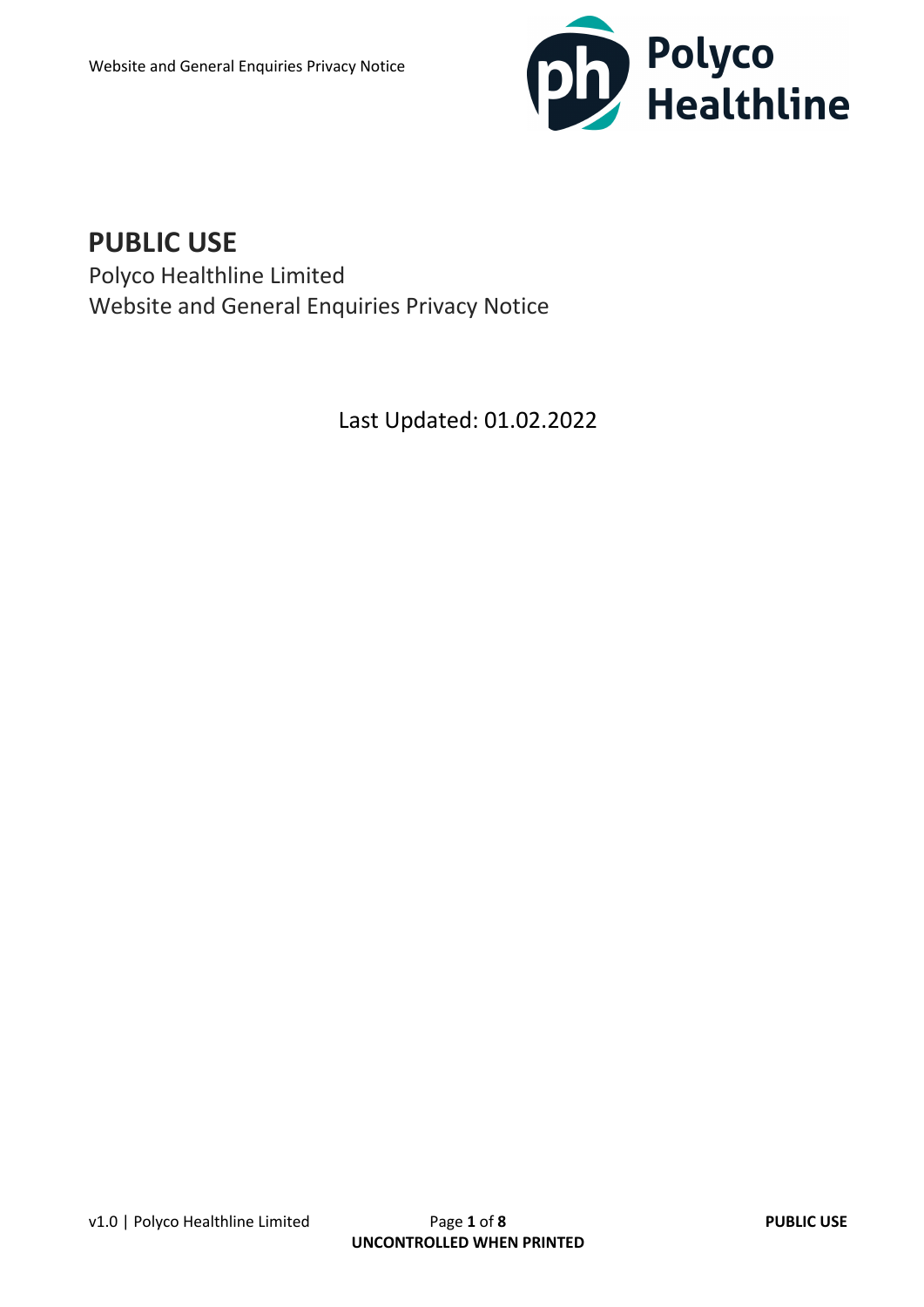

### **Document Control**

| <b>OWNER</b>                   | Nicole Blignaut      |
|--------------------------------|----------------------|
| <b>APPROVER</b>                | Julie Eyre           |
| <b>CLASSIFICATION</b>          | <b>Public Use</b>    |
| <b>DATE OF ISSUE</b>           | 01.02.2022           |
| <b>ISSUE</b>                   | v1.0                 |
| <b>REASON FOR ISSUE/UPDATE</b> | <b>Final Version</b> |
| <b>NEXT REVIEW</b>             | February 2023        |
| <b>DISTRIBUTION</b>            | Internal/External    |

| <b>VERSION</b> | <b>AUTHOR</b>   | <b>DATE</b> |
|----------------|-----------------|-------------|
| 0.1            | Nicole Blignaut | 31.12.2021  |
| 1.0            | Nicole Blignaut | 01.02.2022  |
|                |                 |             |

Document Release:

This document remains the property of Polyco Healthline. Release to regulatory authorities is permitted as required. Release to other organisations or individuals may only be authorised by Company Directors.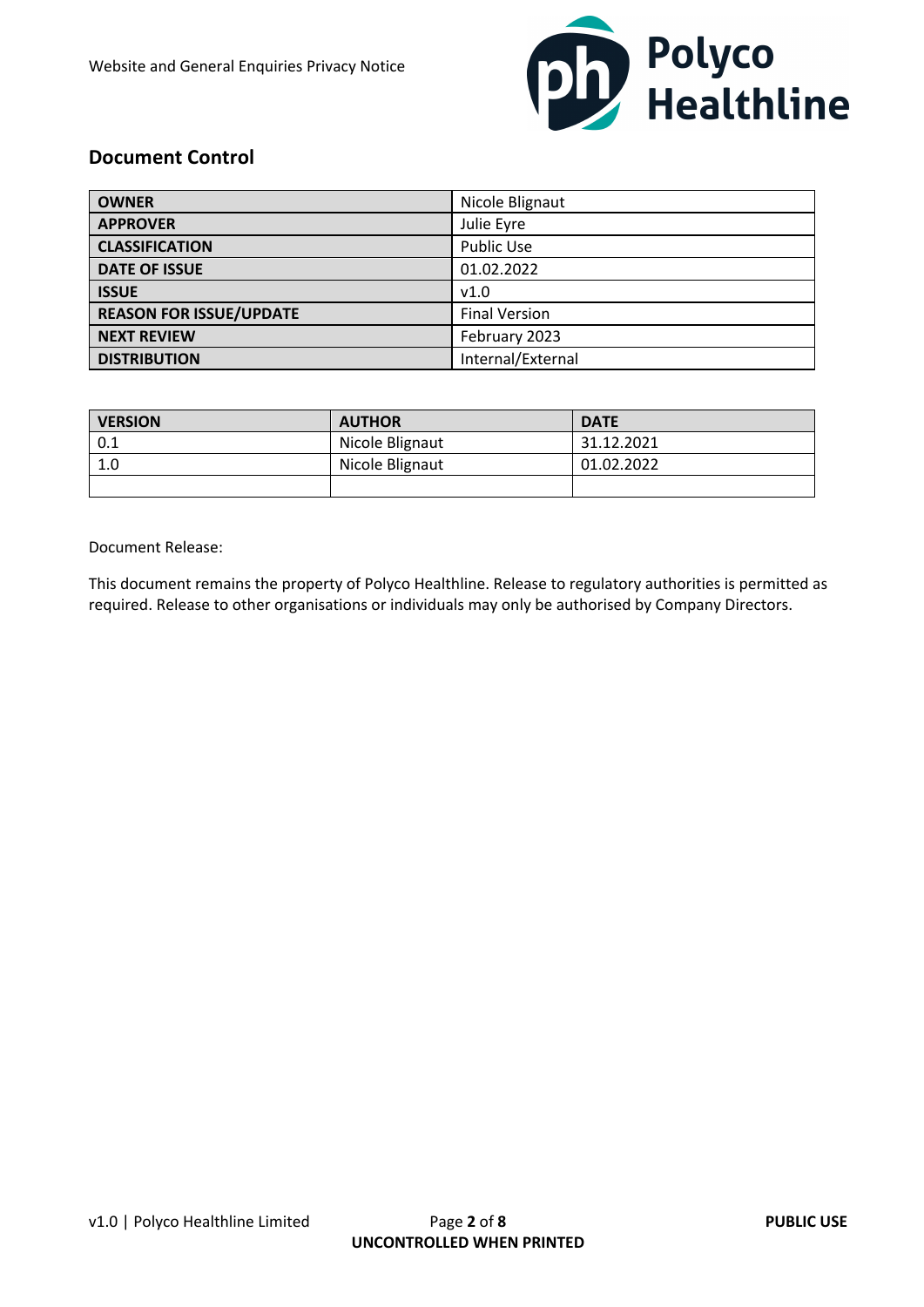

## **Contents**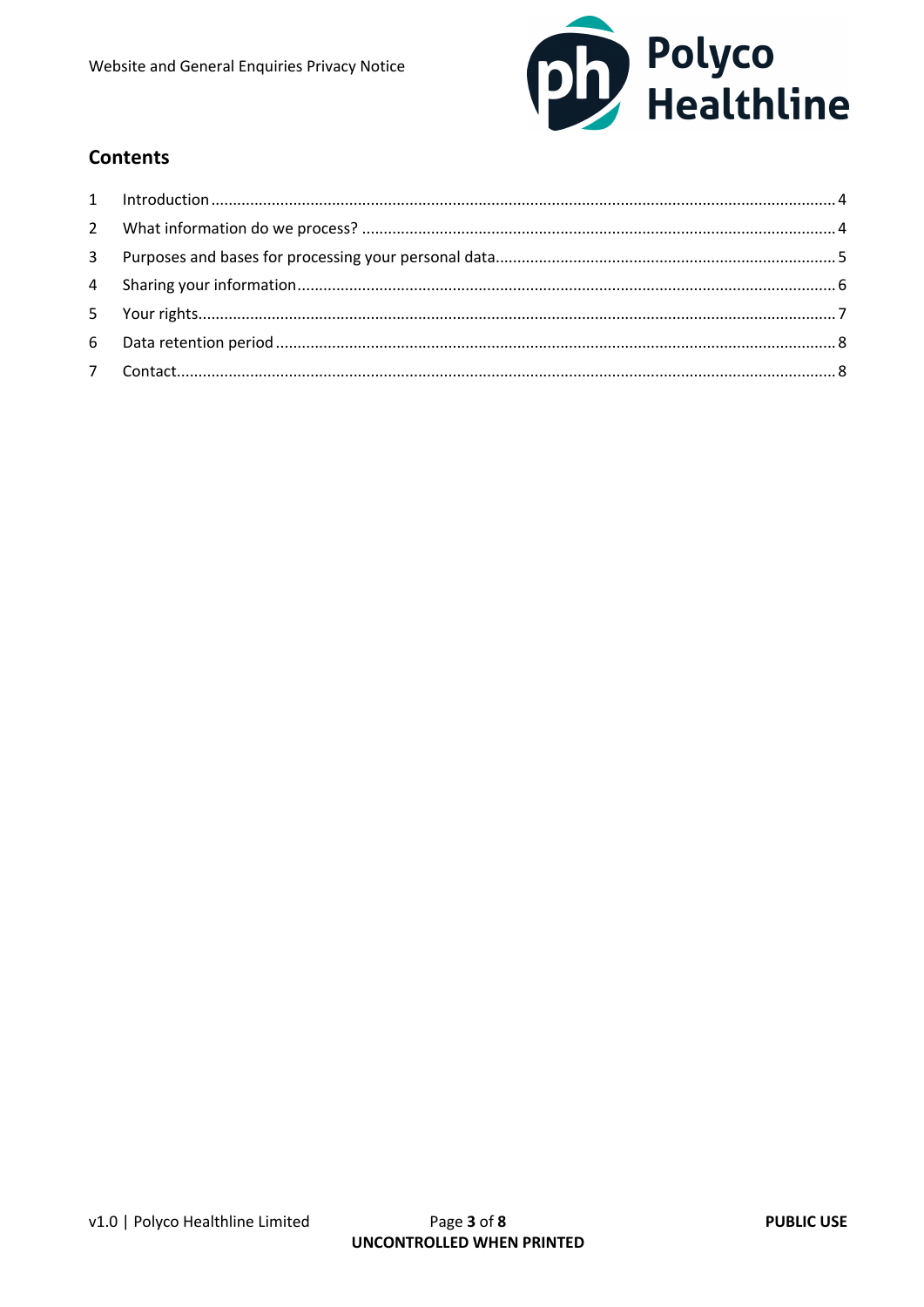

### **1 Introduction**

Polyco Healthline Limited ("Polyco Healthline", "we", "us", "our") of South Fen Road, Bourne, Lincolnshire, PE10 0DN, company number 02000388, are committed to protecting and respecting your privacy. We are committed to the protection of the personal data we process in line with the data protection principles set out in the UK General Data Protection Regulation, the EU General Data Protection Regulation (where applicable) (together the "GDPR") and the Data Protection Act 2018 ("DPA18").

This privacy notice ("this Notice") explains what personal data we collect from individuals who visit our website, contact us using our web forms, by email, phone or through one of our social channels; or other marketing communications ("you", "your"). It also explains what information we collect automatically when you visit our website and the information we collect when you register to use our services.

This privacy notice also covers the trading subsidiaries of Polyco Healthline including:

- Brosch Direct
- Medicare Products Limited
- Thermofibre**TM**
- Safedon**TM** Limited

Polyco Healthline Limited is the data controller for the purposes of the GDPR, registered in the UK with the Information Commissioner's Office, registration number Z1836501.

As an information-led business, we place great importance on ensuring the quality, confidentiality, integrity and availability of the data we hold and in meeting our data protection obligations when processing personal data. We are committed to protecting the security of your personal data and use a variety of technical and organisational measures to help protect your personal data from unauthorised access, use or disclosure.

We update this Notice from time to time in response to changes in applicable laws and regulations, to our processing practices and to the products and services we offer. When changes are made, we will update the date at the top of this document. Please review this Notice periodically to check for updates.

#### **2 What information do we process?**

We process all information you give us, either through our website https://www.polycohealthline.com/ ("our site") or by corresponding with us by telephone, email or otherwise. This includes information you provide when you use our site, request a catalogue, search for a product or service, purchase a product or service, or use the social media functions linked to our site, or when you report a problem with our site.

We may process the following information:

- Name
- Address
- Email address
- Telephone number(s)
- Company name
- Job title
- Customer account number
- Product order number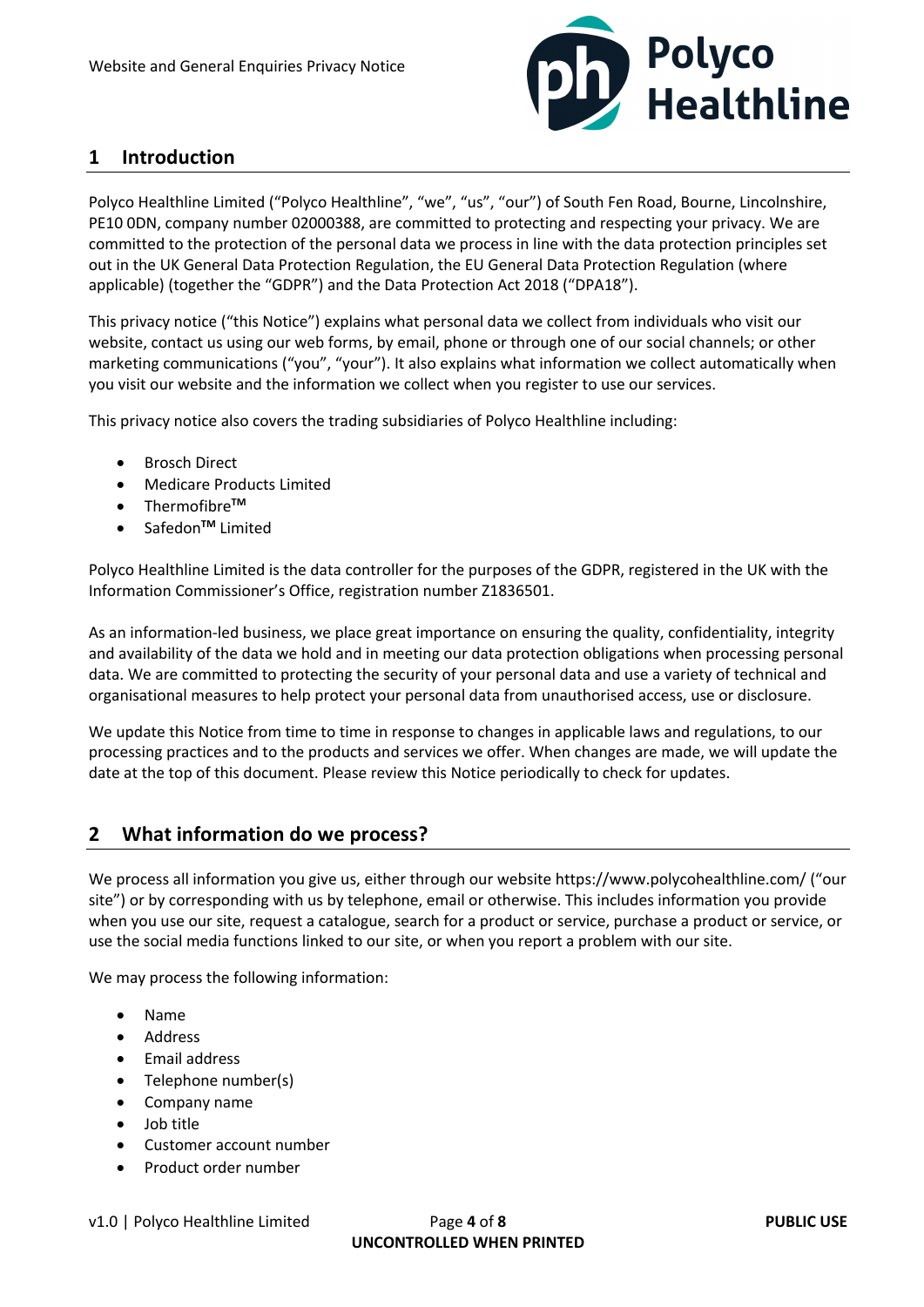

- Payment information including bank account details, method of payment and transaction amount
- Purchase history
- Transaction history
- Any information you share through our free text boxes or social media channels
- Device information
- Location data

#### **Cookies and Web Beacons**

Our website uses cookies to better the users experience while visiting. Where applicable, this website uses a cookie control system which allows the user, on their first visit to the website, to allow or disallow the use of cookies on their computer / device.

Cookies are small text files saved to the user's computer which track, save and store information about the user's interactions and usage of our website. This allows our website to provide users with a tailored experience. Users are advised that if they wish to deny the use and saving of cookies from our website on to their computer or device, they should take necessary steps within their web browsers security settings to block all cookies from our website and any external serving vendors.

We use cookies to personalise content and ads, to provide social media features and to analyse our traffic. We also share information about your use of our site with our social media, advertising and analytics partners who may combine it with other information that you've provided to them or that they've collected from your use of their services.

Our website uses tracking software to monitor our visitors, to better understand how they use it. This software is provided by Google Analytics which uses cookies to track visitor usage. The software will save a cookie to your computer or device in order to track and monitor your engagement and usage of our website, but will not store, save or collect personal information. You can read Google's privacy policy here for further information.

Other cookies may be stored on your computer by external vendors if we use referral programs, sponsored links or advertisements. Such cookies are used for conversion and referral tracking and typically expire after 30 days, though some may take longer. No personal data is stored, saved or collected.

The law states that we can store cookies on your device if they are strictly necessary for the operation of this site. To install all other types of cookies, we need your consent.

You can at any time change or withdraw your consent using the Cookie Declaration function on our website.

Please see our Cookie Notice for details about the cookies we use.

#### **3 Purposes and bases for processing your personal data**

We may use your data for the following purposes and on the following lawful bases:

| Purpose                                | Lawful Bases for Processing                 |
|----------------------------------------|---------------------------------------------|
| Responding to correspondence from you. | It is our legitimate interest to respond to |
|                                        | enquiries made via our website, by email,   |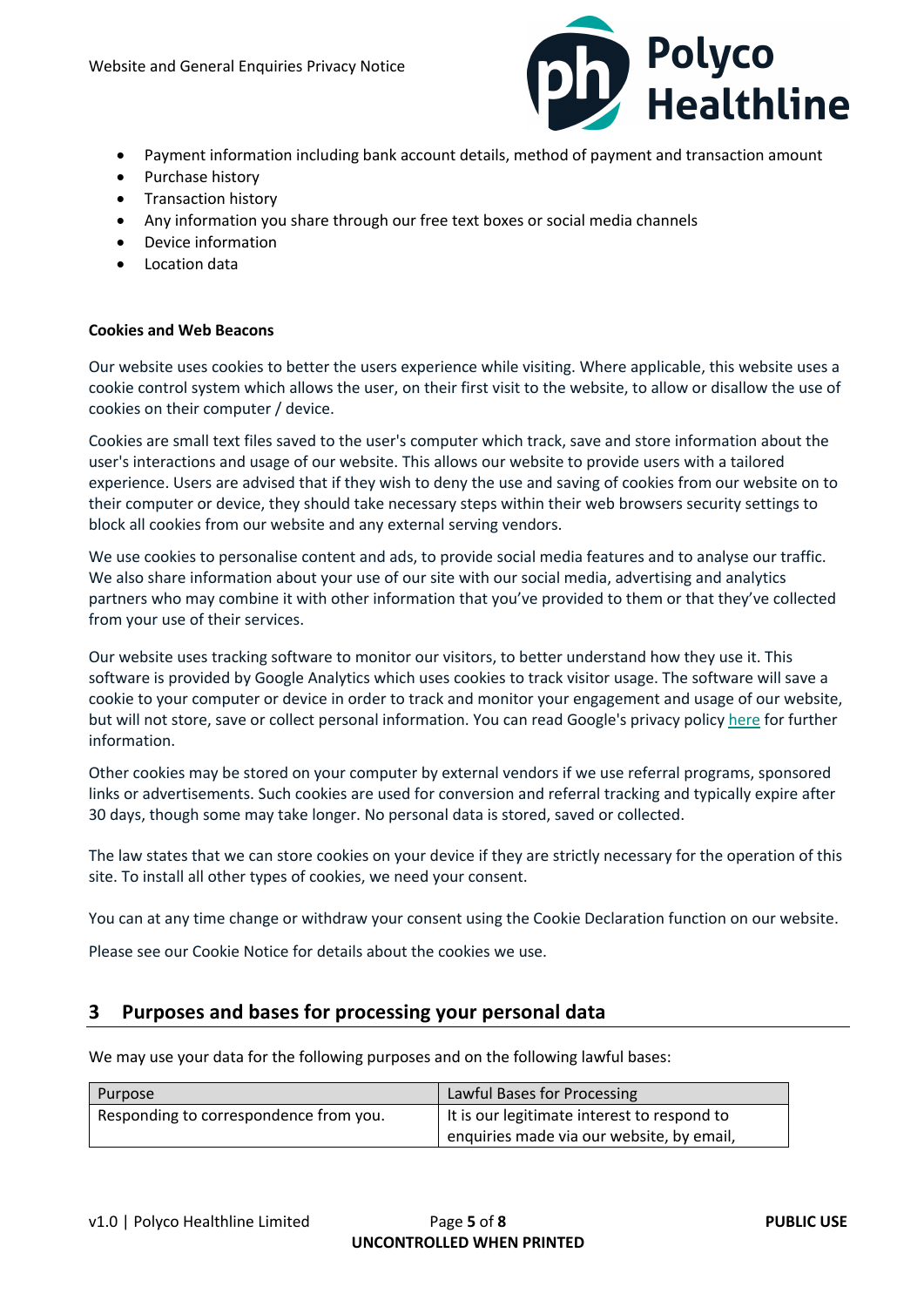

|                                                                                         | through our social channels or any other<br>means.                                                                                                                                                                                                                                                                                                          |
|-----------------------------------------------------------------------------------------|-------------------------------------------------------------------------------------------------------------------------------------------------------------------------------------------------------------------------------------------------------------------------------------------------------------------------------------------------------------|
| Fulfilling an order / contract.                                                         | We process your data in order to satisfy our<br>sales/service contract.                                                                                                                                                                                                                                                                                     |
| Marketing, newsletter and competition<br>administration.                                | Where you give consent to receive such<br>material, we will from time to time send you<br>information and/or offers about our goods<br>and/or services which we believe may be of<br>interest to you. You may withdraw your<br>consent at any time by emailing<br>gdpr.compliance@polycohealthline.com.                                                     |
| Marketing, newsletter and competition<br>administration.                                | Where you have purchased a product or service<br>from us, it is our legitimate interest to send you<br>information and/or offers about our similar<br>goods and/or services, which we believe may<br>be of interest to you. You may withdraw your<br>consent to receiving such material at any time<br>by emailing<br>gdpr.compliance@polycohealthline.com. |
| Business management, forecasting and<br>statistical purposes.                           | It is our legitimate interest to identify areas for<br>managing current business relationships,<br>develop our services and for managing our<br>business.                                                                                                                                                                                                   |
| Improving our website and the overall website<br>visitor and user experience.           | We use cookies on our website with your<br>consent.                                                                                                                                                                                                                                                                                                         |
| Prevention and detection of crime including<br>money laundering, fraud or other crimes. | We have a legal obligation to report any such<br>activity to the relevant authorities and<br>regulators.                                                                                                                                                                                                                                                    |
| Improving our website and the overall website<br>visitor experience.                    | It is our legitimate interest to allow analytics<br>and search engine providers to help improve<br>and optimise our website.                                                                                                                                                                                                                                |
| Analyse and track use of our website for<br>reporting and analytical purposes.          | It is our legitimate interest to monitor our<br>website usage in order to continually improve<br>the user experience.                                                                                                                                                                                                                                       |

## **4 Sharing your information**

Your data will only be shared between Polyco Healthline and its group companies on a need-to-know basis. It will not be divulged to any third party other than:

• with our third-party contractors and/or service providers in connection with the provision of our website/goods/services;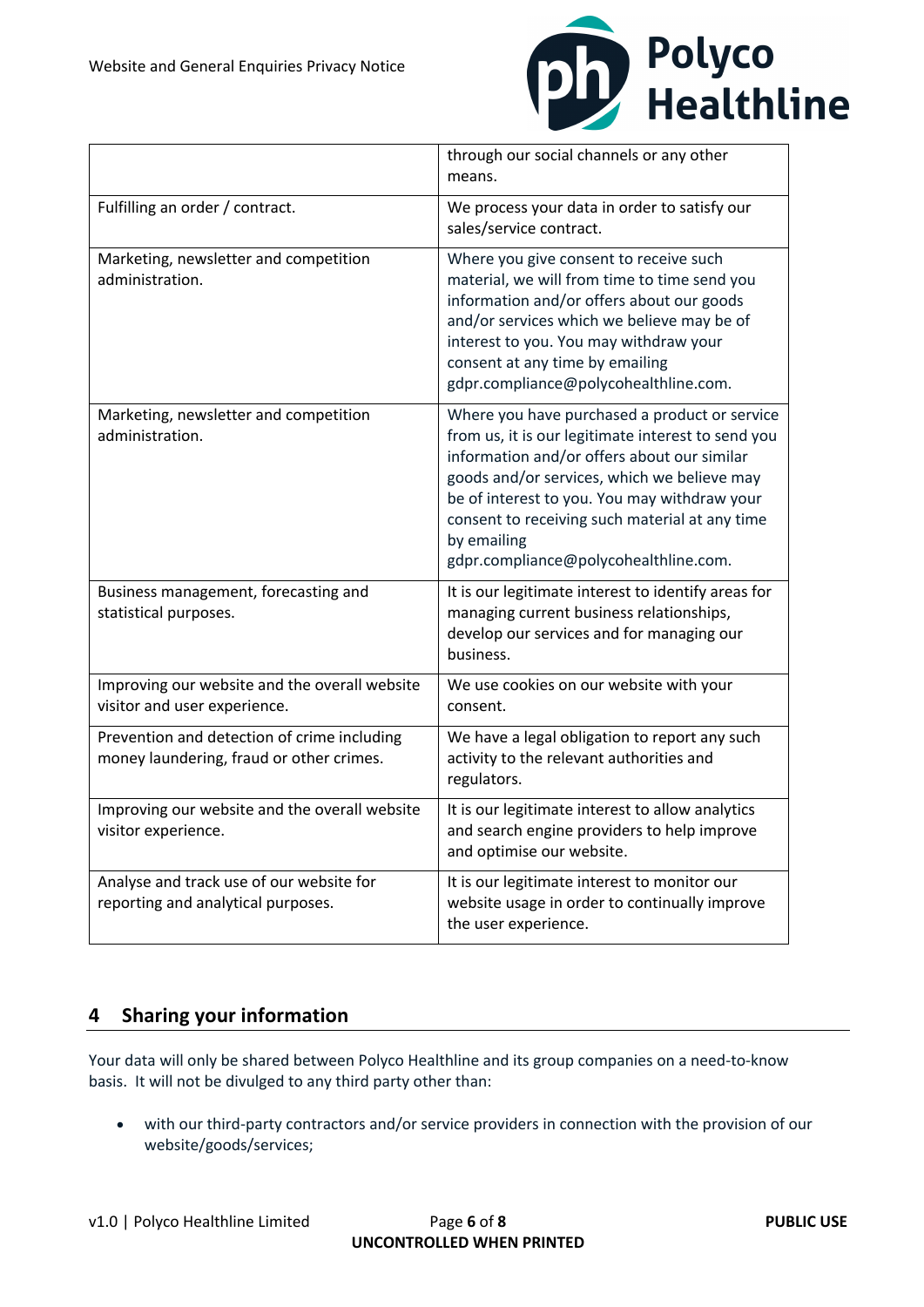

- if we are required to do so under any regulatory code or practice, or if we are asked by any public or regulatory authorities;
- in connection with a legal claim, as required in connection with that claim;
- if we're discussing selling or transferring part or all of our business the information may be transferred to prospective purchasers under suitable terms of confidentiality.

Under certain circumstances, we may use an external credit reference agency to provide information on your credit scoring or credit rating. This will provide an automated decision on your eligibility for credit when it is necessary in order to process your order.

We will not sell or rent your personal information to any third party. Any emails sent will only be in connection with the provision of agreed services and products, or to share relevant information you have either consented to or is in our legitimate interest to share with you.

We will not collect any personal data from your visits to our site unless you provide this information voluntarily. In any event, you have the right to withdraw your permission for us to hold or use the data listed above.

In all cases, the servers where your personal data is stored and processed are located within the United Kingdom ("UK") and European Economic Area ("EEA" – the 27 EU member states, plus Norway, Iceland and Liechtenstein).

Under some circumstances we may be required to disclose or share your information without your consent, for example if we are required to by the police, the courts or for other legal reasons.

Your data will only be held by us for as long as is legally required, in accordance with the our Data Retention and Destruction Policy.

We will rarely share your personal data outside the UK or the EEA. If this becomes necessary for the purposes of providing our services to you, we only share personal data where appropriate safeguards are in place, such as the International Data Transfer Agreement ("IDTA") for personal data transfers out of the UK, or Standard Contractual Clauses ("SCCs") with supplementary measure for personal data transfers out of the EU, to ensure your personal data is protected to the same standard expected within the UK and EEA.

Our website includes links to other third-party websites and social media platforms (LinkedIn, Facebook, Instagram, Twitter, YouTube). Once you navigate away from our site via one of the links, the site may collect your IP address and may set a cookie on your device. When you use one of these links, you are sharing information to another website or service and this Notice will no longer apply. Please read the privacy notices provided by the particular service website you are directed to before posting any personal information using these links.

### **5 Your rights**

The GDPR provides you with certain rights in relation to the processing of your personal data, including to:

- Request access to personal data about you (a "data subject access request"). This enables you to receive a copy of the personal data we hold about you and to check that we are processing it lawfully.
- Request rectification, correction, or updating to any of the personal data that we hold about you. This enables you to have any incomplete or inaccurate information we hold about you corrected.